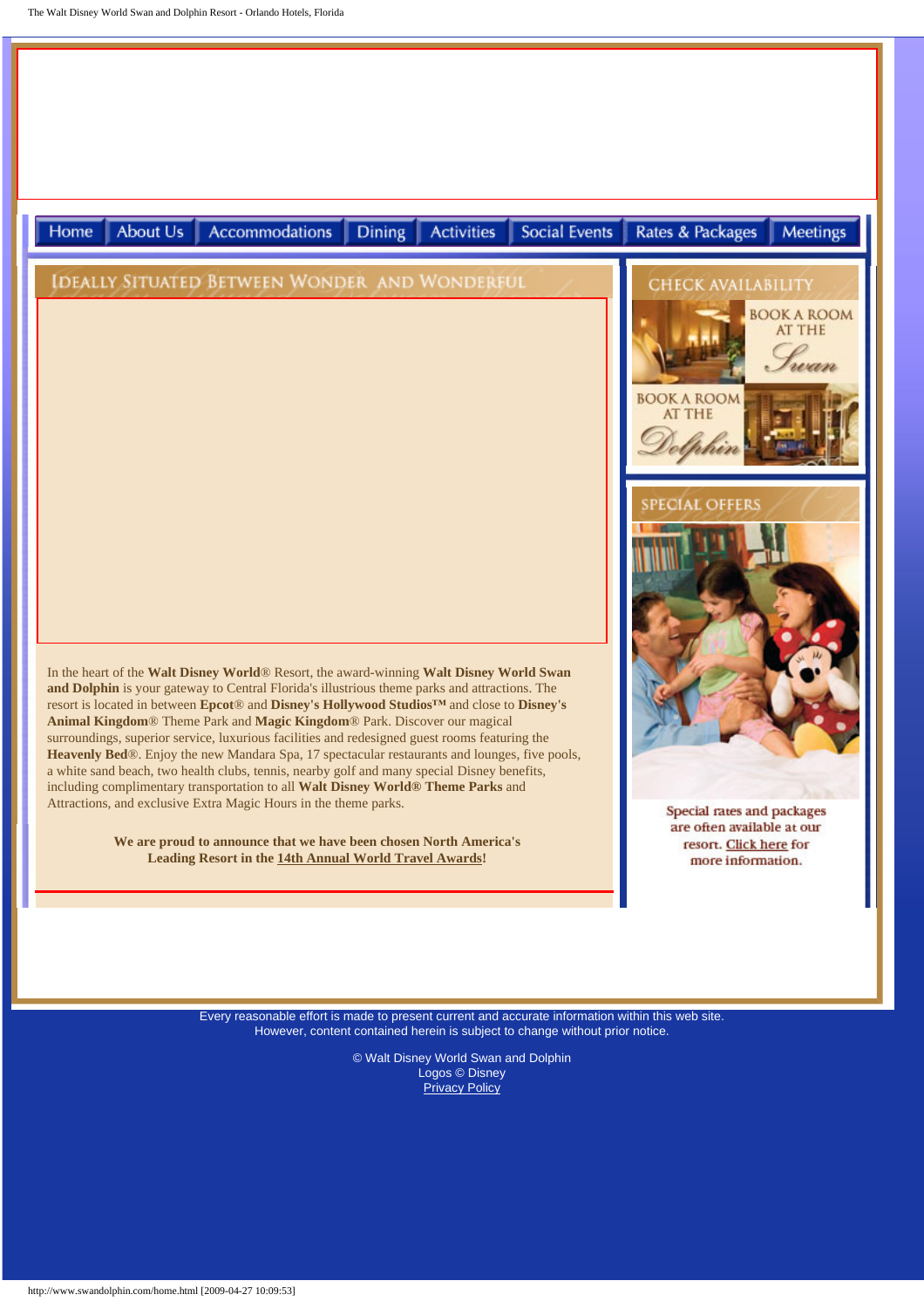

http://www.swandolphin.com/aboutus/index.html (1 av 2) [2009-04-27 10:10:00]